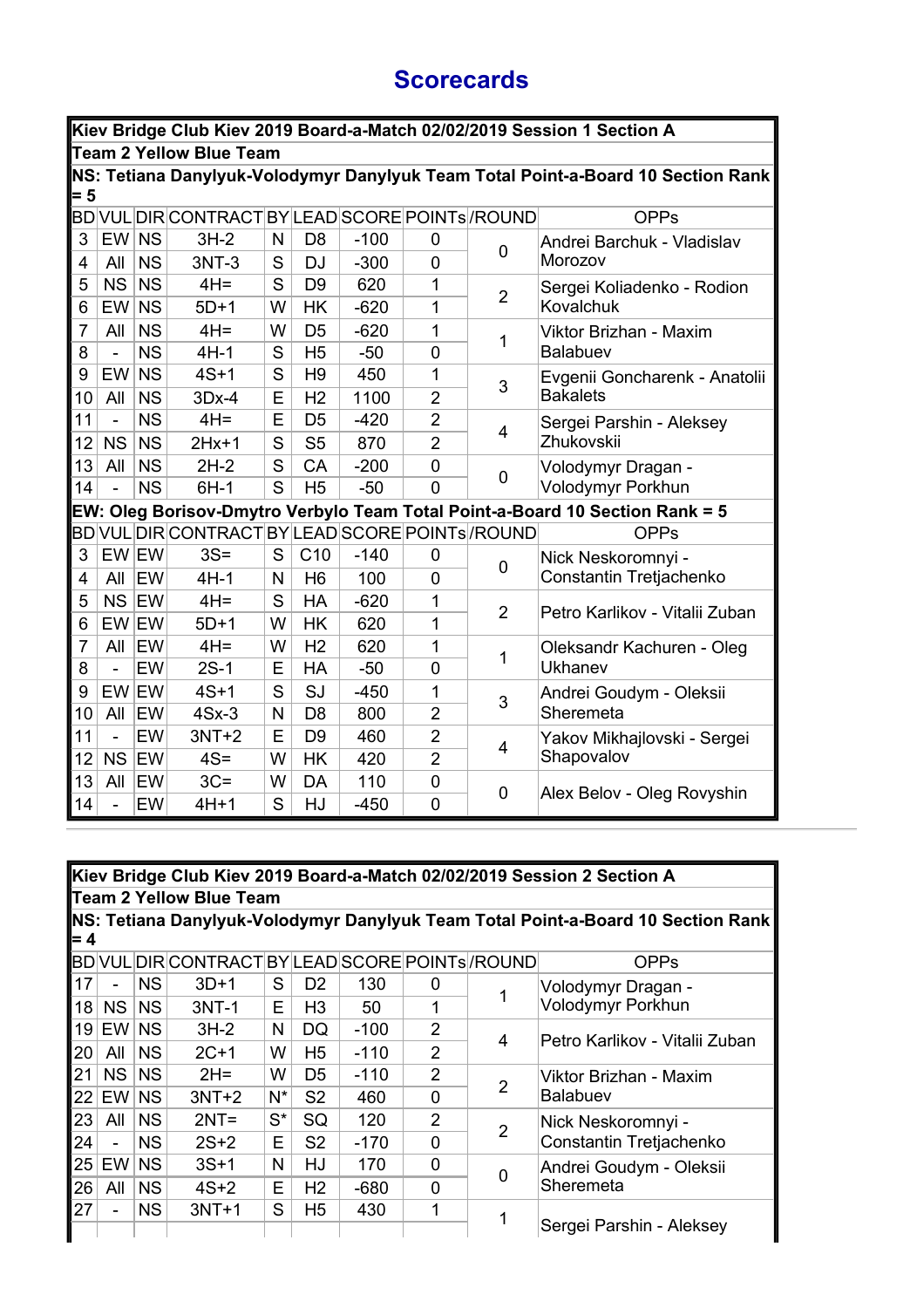|    | $28$ NS   | <b>NS</b>  | $3C+1$                                           | E     | H <sub>2</sub> | $-130$ | $\mathbf 0$    |   | Zhukovskii                                                                   |
|----|-----------|------------|--------------------------------------------------|-------|----------------|--------|----------------|---|------------------------------------------------------------------------------|
|    |           |            |                                                  |       |                |        |                |   | EW: Oleg Borisov-Dmytro Verbylo Team Total Point-a-Board 10 Section Rank = 4 |
|    |           |            | BD VUL DIR CONTRACT BY LEAD SCORE POINTS / ROUND |       |                |        |                |   | <b>OPPs</b>                                                                  |
| 17 |           | EW         | $4S-3$                                           | W     | H <sub>6</sub> | $-150$ | 0              |   | Alex Belov - Oleg Rovyshin                                                   |
| 18 | NS EW     |            | $3NT-1$                                          | E     | <b>HA</b>      | $-50$  | 1              |   |                                                                              |
| 19 | EW EW     |            | $3C+1$                                           | W     | HQ             | 130    | $\overline{2}$ |   | Sergei Koliadenko - Rodion                                                   |
| 20 | All       | <b>IEW</b> | $4S-2$                                           | S     | <b>DJ</b>      | 200    | $\overline{2}$ | 4 | Kovalchuk                                                                    |
| 21 | NS EW     |            | $2S-2$                                           | N     | HQ             | 200    | 2              | 2 | Oleksandr Kachuren - Oleg                                                    |
| 22 | EW EW     |            | $3NT+3$                                          | $N^*$ | S <sub>5</sub> | $-490$ | $\mathbf 0$    |   | Ukhanev                                                                      |
| 23 | All       | EW         | $3C-1$                                           | W     | C <sub>6</sub> | $-100$ | $\mathcal{P}$  | 2 | Andrei Barchuk - Vladislav                                                   |
| 24 |           | EW         | $3S-1$                                           | W     | H <sub>9</sub> | $-50$  | $\Omega$       |   | Morozov                                                                      |
| 25 | EW EW     |            | $2S+3$                                           | N     | <b>HA</b>      | $-200$ | $\mathbf 0$    |   | Evgenii Goncharenk - Anatolii                                                |
| 26 | All       | EW         | $4S =$                                           | E     | CQ             | 620    | $\mathbf 0$    |   | <b>Bakalets</b>                                                              |
| 27 |           | EW         | $3NT+1$                                          | S     | D <sub>3</sub> | $-430$ | 1              |   | Yakov Mikhajlovski - Sergei                                                  |
| 28 | <b>NS</b> | EW         | $3S =$                                           | N     | DJ             | $-140$ | 0              |   | Shapovalov                                                                   |

| Kiev Bridge Club Kiev 2019 Board-a-Match 02/02/2019 Session 3 Section A |           |           |                                                  |   |                 |        |                |                |                                                                                  |  |
|-------------------------------------------------------------------------|-----------|-----------|--------------------------------------------------|---|-----------------|--------|----------------|----------------|----------------------------------------------------------------------------------|--|
| <b>Team 2 Yellow Blue Team</b>                                          |           |           |                                                  |   |                 |        |                |                |                                                                                  |  |
|                                                                         |           |           |                                                  |   |                 |        |                |                | NS: Tetiana Danylyuk-Volodymyr Danylyuk Team Total Point-a-Board 13 Section Rank |  |
| $= 4$                                                                   |           |           |                                                  |   |                 |        |                |                |                                                                                  |  |
|                                                                         |           |           | BD VUL DIR CONTRACT BY LEAD SCORE POINTs /ROUND  |   |                 |        |                |                | <b>OPPs</b>                                                                      |  |
| $\mathbf{1}$                                                            | ÷,        | <b>NS</b> | $3H =$                                           | E | <b>CK</b>       | $-140$ | 1              | 3              | Petro Karlikov - Vitalii Zuban                                                   |  |
| $\overline{2}$                                                          | <b>NS</b> | <b>NS</b> | $4H+1$                                           | N | H <sub>5</sub>  | 650    | $\overline{2}$ |                |                                                                                  |  |
| 3                                                                       | EW        | <b>NS</b> | $4S+2$                                           | S | C <sub>8</sub>  | 480    | 1              | $\overline{2}$ | Nick Neskoromnyi -                                                               |  |
| 4                                                                       | All       | <b>NS</b> | $4S+1$                                           | S | H <sub>4</sub>  | 650    | 1              |                | Constantin Tretjachenko                                                          |  |
| 5                                                                       | <b>NS</b> | <b>NS</b> | $3H =$                                           | N | C <sub>5</sub>  | 140    | 0              | $\overline{2}$ | Sergei Parshin - Aleksey                                                         |  |
| 6                                                                       | EW        | <b>NS</b> | $4Dx+1$                                          | S | C <sub>5</sub>  | 610    | $\overline{2}$ |                | Zhukovskii                                                                       |  |
| $\overline{7}$                                                          | All       | <b>NS</b> | $4H-1$                                           | N | H <sub>5</sub>  | $-100$ | $\overline{2}$ | $\overline{2}$ | Evgenii Goncharenk - Anatolii                                                    |  |
| 8                                                                       | ÷,        | <b>NS</b> | $4H =$                                           | W | S <sub>5</sub>  | $-420$ | $\overline{0}$ |                | <b>Bakalets</b>                                                                  |  |
| 9                                                                       | EW        | <b>NS</b> | $4H+2$                                           | E | C <sub>5</sub>  | $-680$ | $\overline{0}$ | $\overline{2}$ | Oleksandr Kachuren - Oleg                                                        |  |
| 10                                                                      | All       | <b>NS</b> | $4H =$                                           | N | S <sub>2</sub>  | 620    | $\overline{2}$ |                | Ukhanev                                                                          |  |
| 11                                                                      | ÷,        | <b>NS</b> | $4H-1$                                           | E | <b>SA</b>       | 50     | $\overline{0}$ | $\overline{2}$ | Volodymyr Dragan -                                                               |  |
| 12                                                                      | <b>NS</b> | <b>NS</b> | $4H-1$                                           | W | H <sub>5</sub>  | 50     | $\overline{2}$ |                | Volodymyr Porkhun                                                                |  |
|                                                                         |           |           |                                                  |   |                 |        |                |                | EW: Oleg Borisov-Dmytro Verbylo Team Total Point-a-Board 13 Section Rank = 4     |  |
|                                                                         |           |           | BD VUL DIR CONTRACT BY LEAD SCORE POINTS / ROUND |   |                 |        |                |                | <b>OPPs</b>                                                                      |  |
| 1                                                                       |           | EW        | $2H+1$                                           | E | C <sub>10</sub> | 140    | 1              | 3              | Sergei Koliadenko - Rodion                                                       |  |
| 2                                                                       | NS EW     |           | $5Hx-1$                                          | N | <b>CA</b>       | 200    | $\overline{2}$ |                | Kovalchuk                                                                        |  |
| 3                                                                       | EW EW     |           | $4S+2$                                           | S | S <sub>5</sub>  | $-480$ | 1              | $\overline{2}$ | Andrei Barchuk - Vladislav                                                       |  |
| 4                                                                       | All       | EW        | $4S+1$                                           | N | C <sub>2</sub>  | $-650$ | 1              |                | Morozov                                                                          |  |
| 5                                                                       | NS EW     |           | $3D+2$                                           | N | CA              | $-150$ | $\overline{0}$ | $\overline{2}$ | Yakov Mikhajlovski - Sergei                                                      |  |
| 6                                                                       | EW EW     |           | $3NT =$                                          | S | H <sub>8</sub>  | $-400$ | $\overline{2}$ |                | Shapovalov                                                                       |  |
| $\overline{7}$                                                          | All       | ∣EW       | $3Hx-1$                                          | N | CA              | 200    | $\overline{2}$ | $\overline{2}$ | Andrei Goudym - Oleksii                                                          |  |
| 8                                                                       |           | EW        | $2H+2$                                           | W | C <sub>2</sub>  | 170    | $\overline{0}$ |                | Sheremeta                                                                        |  |
| 9                                                                       | EW EW     |           | $4H+1$                                           | E | CA              | 650    | $\overline{0}$ | $\overline{2}$ | Viktor Brizhan - Maxim                                                           |  |
| 10                                                                      | All       | EW        | $3H+2$                                           | N | D7              | $-200$ | $\overline{2}$ |                | Balabuev                                                                         |  |
| 11                                                                      |           | EW        | $4S =$                                           | N | <b>HK</b>       | $-420$ | $\mathbf 0$    | $\overline{2}$ |                                                                                  |  |
| 12                                                                      | NS EW     |           | $2H =$                                           | E | S <sub>2</sub>  | 110    | $\overline{2}$ |                | Alex Belov - Oleg Rovyshin                                                       |  |

**Kiev Bridge Club Kiev 2019 Board-a-Match 02/02/2019 Session 4 Section A**